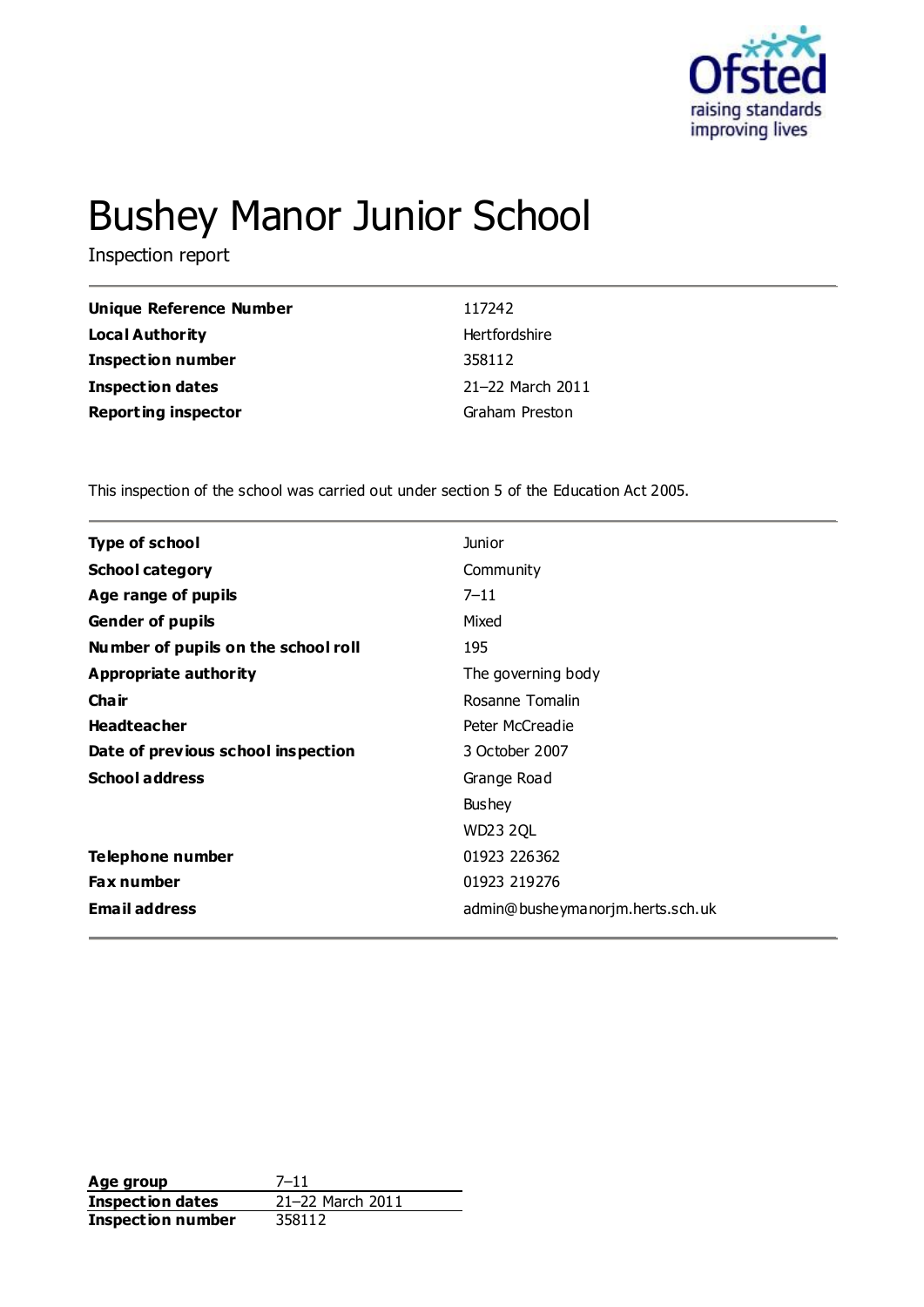The Office for Standards in Education, Children's Services and Skills (Ofsted) regulates and inspects to achieve excellence in the care of children and young people, and in education and skills for learners of all ages. It regulates and inspects childcare and children's social care, and inspects the Children and Family Court Advisory Support Service (Cafcass), schools, colleges, initial teacher training, work-based learning and skills training, adult and community learning, and education and training in prisons and other secure establishments. It assesses council children's services, and inspects services for looked after children, safeguarding and child protection.

Further copies of this report are obtainable from the school. Under the Education Act 2005, the school must provide a copy of this report free of charge to certain categories of people. A charge not exceeding the full cost of reproduction may be made for any other copies supplied.

If you would like a copy of this document in a different format, such as large print or Braille, please telephone 0300 123 4234, or email **[enquiries@ofsted.gov.uk](mailto:enquiries@ofsted.gov.uk)**.

You may copy all or parts of this document for non-commercial educational purposes, as long as you give details of the source and date of publication and do not alter the documentation in any way.

To receive regular email alerts about new publications, including survey reports and school inspection reports, please visit our website and go to 'Subscribe'.

Royal Exchange Buildings St Ann's Square Manchester M2 7LA T: 0300 123 4234 Textphone: 0161 618 8524 E: **[enquiries@ofsted.gov.uk](mailto:enquiries@ofsted.gov.uk)**

W: **[www.ofsted.gov.uk](http://www.ofsted.gov.uk/)**

© Crown copyright 2011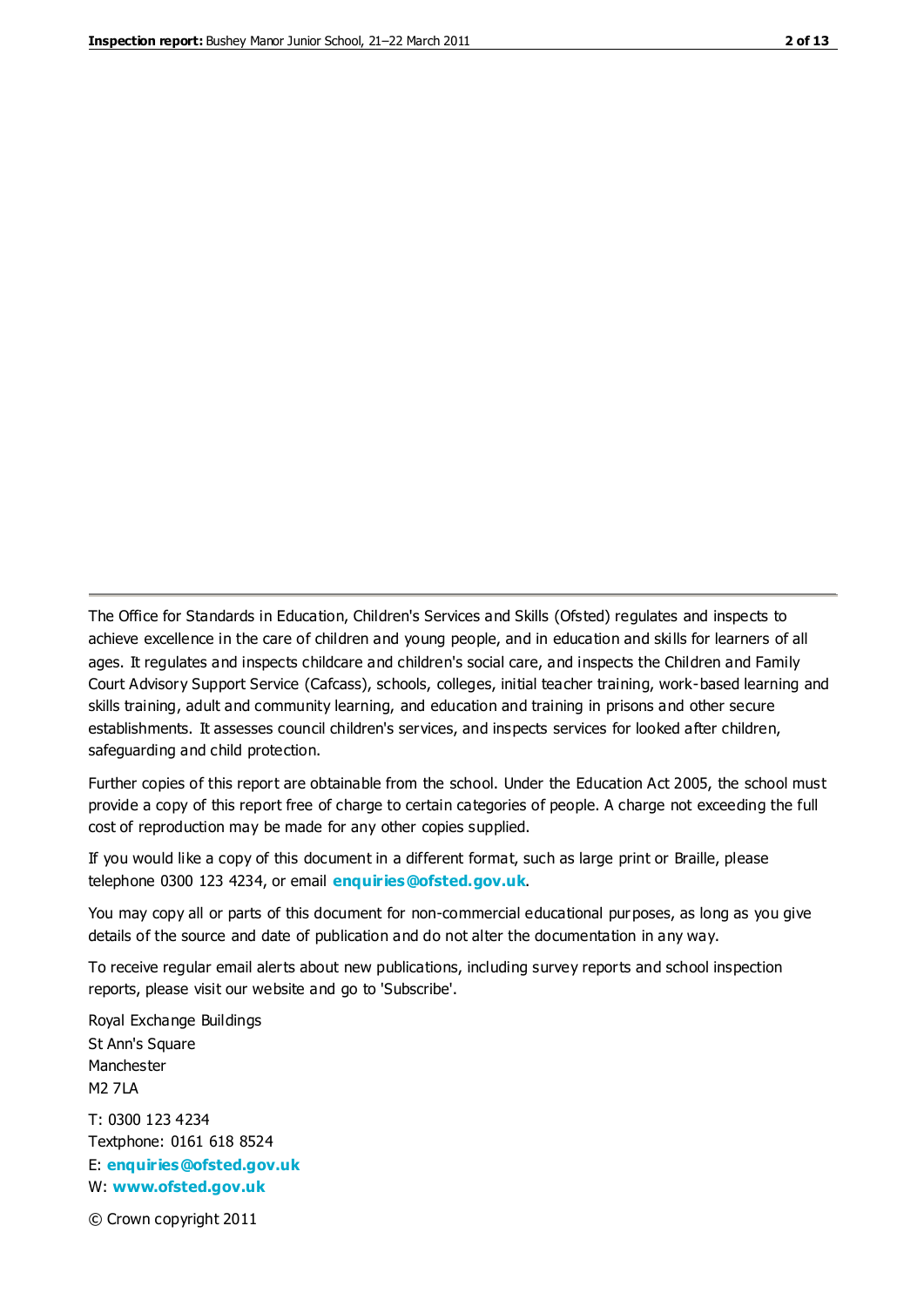# **Introduction**

This inspection was carried out by three additional inspectors. They observed eight

 $\blacksquare$  teachers in 17 lessons. Meetings were held with representatives of the governing body, groups of pupils and staff. Inspectors observed the school's work and looked at documentation, including that relating to safeguarding practices and the school's self-evaluation and development planning. They also considered the questionnaire responses from 133 parents and carers and 99 pupils.

The inspection team reviewed many aspects of the school's work. It looked in detail at a number of key areas.

- The extent to which the school tracking and other data indicate that all pupils now make good progress.
- $\blacksquare$  How far teaching and assessment have improved since the last inspection.
- The degree to which changes in school leadership and governance have aided school improvement.

# **Information about the school**

Bushey Manor Junior is an average-sized school that mainly draws its pupils from Oxhey and Bushey near Watford. The majority of pupils are of White British heritage with an increasing proportion from other ethnic and cultural backgrounds. A growing number of pupils are at an early stage of English acquisition. The proportion of pupils with special educational needs and/or disabilities is in line with the national average. The school provides facilities for a separately run breakfast club. The school has gained Healthy Schools status and the Activemark and Eco-Schools awards. There has recently been a change in headteacher.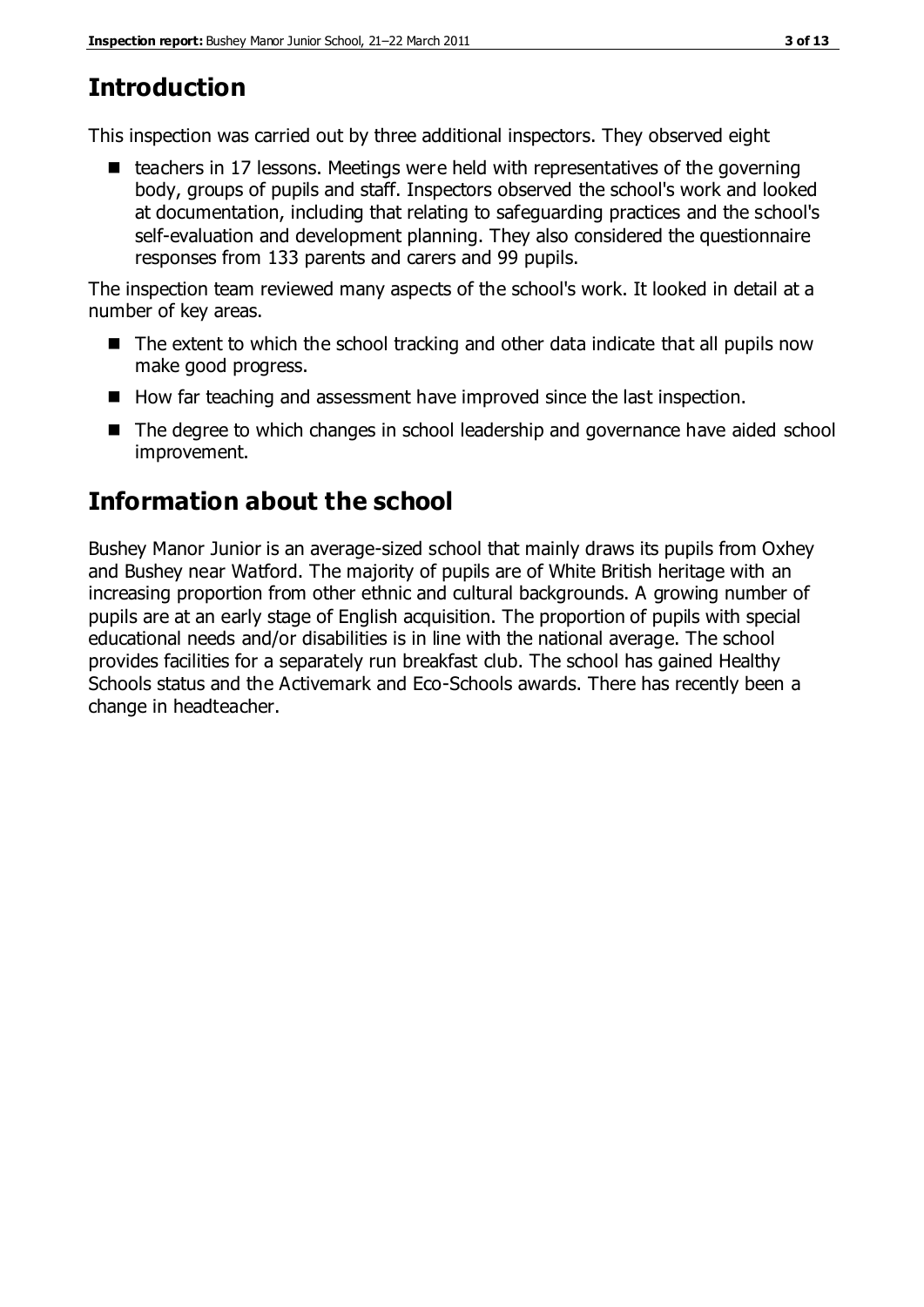# **Inspection judgements**

| Overall effectiveness: how good is the school?  |  |
|-------------------------------------------------|--|
| The school's capacity for sustained improvement |  |

### **Main findings**

This is a good and improving school. Consecutive headteachers have worked with the governing body and colleagues to establish a largely new and effective team of teachers and support staff. Together, these have successfully focused on establishing good practice resulting in improved standards and pupils' progress. Parents and carers have increasingly recognised these strengths in what is now a popular and well-regarded school.

Pupils make good progress over their time in school and attain standards significantly above the national average, particularly in mathematics. Detailed school tracking indicates that all years, and groups of pupils within those years, are progressing well. Well-planned support ensures that pupils with special educational needs and/or disabilities do as well as others, while pupils at an early stage of English language acquisition often make significantly better progress as they rapidly acquire language skills. The school has worked hard to establish a positive learning context in which pupils feel exceptionally safe. Behaviour is almost always good and often exemplary. Attendance is above average and there is a readiness to work with others and grasp opportunities to actively participate in lessons. Many pupils take responsibility and demonstrate a commitment to healthy lifestyles through their high level of participation in various sports and physical activities.

Teachers and support staff work together effectively to plan and deliver lessons that have a clear learning purpose and successfully engage pupils' interest. Relationships with pupils are good and teachers make effective use of information and communication technology (ICT), including the use of multimedia and the interactive whiteboards to enhance pupils' learning experience. However, at times overlong teacher-led activities reduce the amount of time for pupils to work individually and in groups. Marking is mostly good and has been particularly successful in showing pupils how well they are progressing against National Curriculum levels. The best practice shows pupils what they need to do next to improve further, but this is not used consistently across the school. Considerable efforts have been made to devise a more interesting curriculum that provides a good balance between developing pupils' literacy and numeracy and enabling more practical and creative work. The range of residential visits and extra-curricular activities is exceptional.

Care, guidance and support are strong overall. Pupils with particular concerns are well supported and provided with their own personal education plans that help them make good progress. The success in working with the separate infant school to help pupils' transition to the junior school has contributed to the current position where all parents and carers now choose to transfer their children to Bushey Manor Junior School

The headteacher has been very successful in building on the good work of his predecessor who helped establish a largely new team of teachers and support staff. The current headteacher has developed school leadership at all levels, established rigorous tracking of pupils' progress and considerably strengthened the school's safeguarding arrangements.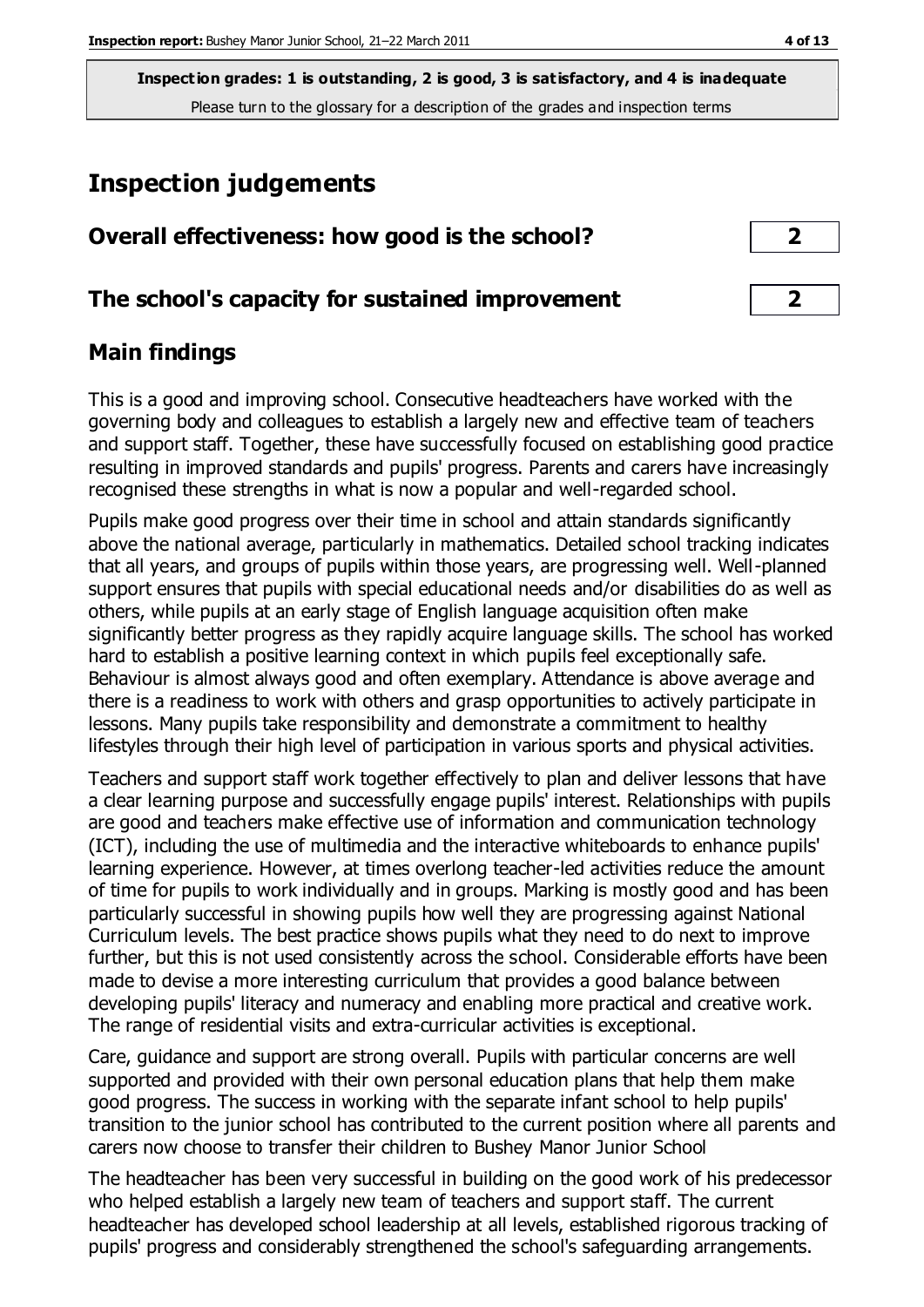While the governing body is supportive and the key members well informed, its role is undeveloped in a number of respects. Most other aspects of leadership and management are strong. The school engages parents and carers well and has well-established partnership links that underpin the good provision for care and the curriculum. However, cultural cohesion is work in progress in terms of the range of links and recognition of diversity in school. Nonetheless, the school is well led and has improved considerably in recent years through a process of rigorous self-evaluation and readiness of all staff to be actively involved in its development. This indicates good capacity for further improvement.

### **What does the school need to do to improve further?**

- Ensure that teaching and assessment more consistently reflects the best practice in the school by:
	- providing a better balance between teacher-led and pupil-centred learning
	- regularly informing pupils what they needed to do next to improve their National Curriculum levels.
- **IMPROVE SCHOOL GOVERNANCE by:** 
	- $-$  improving communication with parents and carers
	- more closely involving governors in the life and work of the school
	- ensuring that all governors are sufficiently well trained.
- Improve pupils' contact and awareness of the modern British and global community by:
	- celebrating the growing religious, cultural and ethnic diversity of the school
	- $-$  establishing more national and international links.

### **Outcomes for individuals and groups of pupils 2**

All but a few pupils reach the expected attainment level in English and mathematics by the end of Year 6 which considerably exceeds the local county and national standard. A higher than average proportion of pupils reach the higher Level 5 standard. This represents good progress over their time in school, with most pupils doing better than the national expectation of making two National Curriculum levels progress during their time in junior school.

Learning in lessons reflects this positive picture. The two Year 6 classes are broadly grouped by ability for mathematics and, in one lesson seen, the more-able pupils could confidently simplify and convert decimals and fractions. In a Year 6 English lesson, pupils were able to use more complex connectives and literary devices in their story writing. In a Year 3 literacy lesson, a pupil with special educational needs was making good progress in writing a play script helped by a personalised learning plan. Scrutiny of Year 6 English workbooks showed the good progress pupils make when learning English as an additional language, with little difference from their peers in the accuracy and complexity of expression.

Pupils' good spiritual, moral, and social development is very evident in their growing confidence and maturity and readiness to participate in lessons. Pupils have a growing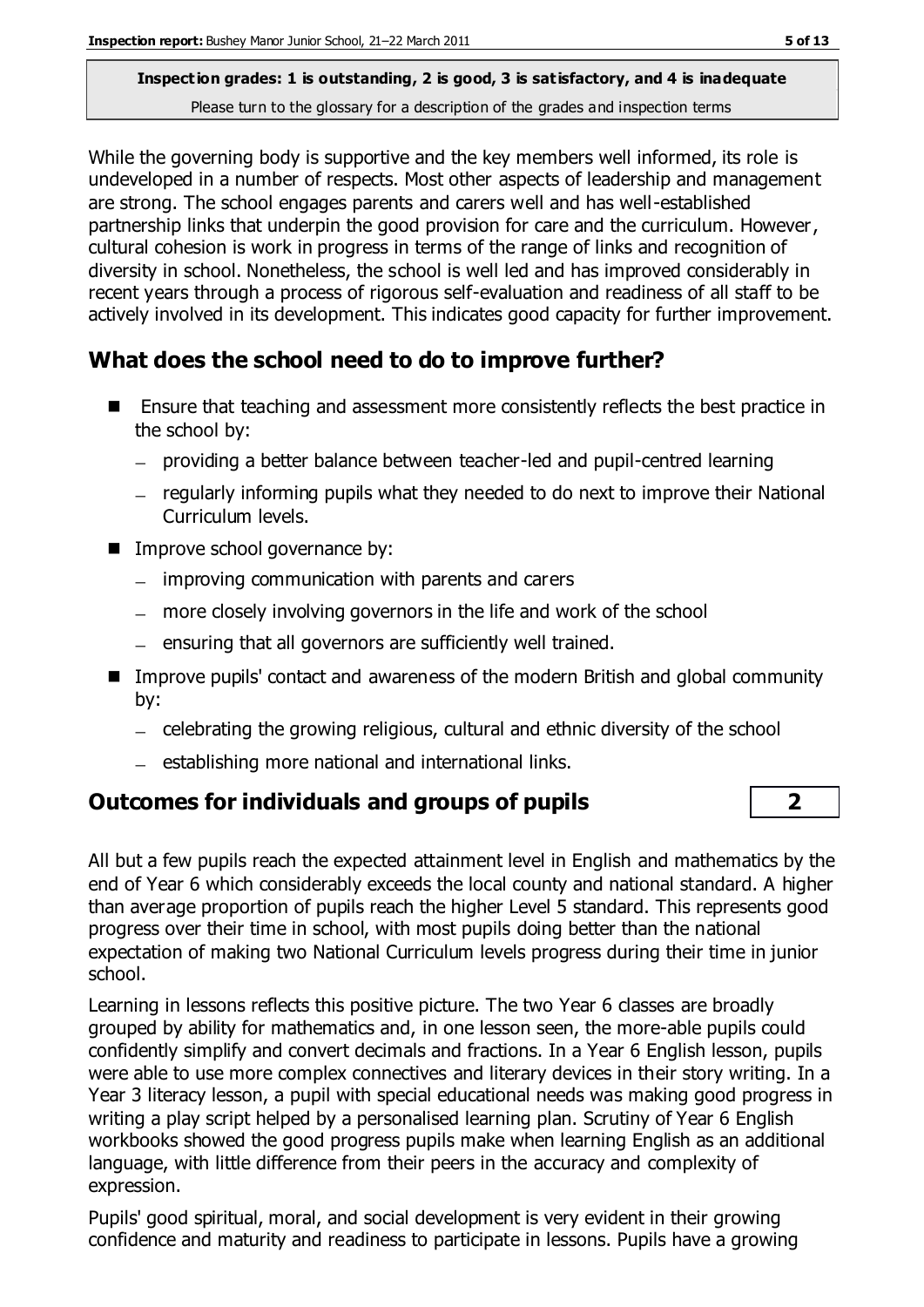awareness of different cultures that is in the process of being strengthened by the school. There are occasional lapses in concentration in some lessons but, overall, pupils behave well and show a readiness to listen to each other. Many of the pupils are able to demonstrate healthy lifestyles by their active involvement in sports and understanding of healthy eating. Above average levels of attendance reflect their enjoyment of school and many pupils embrace opportunities to be actively involved in eco-school initiatives, charity fund raising and as play leaders, office helpers and school council members.

These are the grades for pupils' outcomes

| Pupils' achievement and the extent to which they enjoy their learning                                                     |                |
|---------------------------------------------------------------------------------------------------------------------------|----------------|
| Taking into account:<br>Pupils' attainment <sup>1</sup>                                                                   | $\overline{2}$ |
| The quality of pupils' learning and their progress                                                                        | $\overline{2}$ |
| The quality of learning for pupils with special educational needs and/or disabilities<br>and their progress               |                |
| The extent to which pupils feel safe                                                                                      |                |
| Pupils' behaviour                                                                                                         | 2              |
| The extent to which pupils adopt healthy lifestyles                                                                       | 2              |
| The extent to which pupils contribute to the school and wider community                                                   | $\mathbf{2}$   |
| The extent to which pupils develop workplace and other skills that will contribute to<br>their future economic well-being |                |
| Taking into account:<br>Pupils' attendance <sup>1</sup>                                                                   |                |
| The extent of pupils' spiritual, moral, social and cultural development                                                   | 2              |

<sup>1</sup> The grades for attainment and attendance are: 1 is high; 2 is above average; 3 is broadly average; and 4 is low

### **How effective is the provision?**

Lessons are mostly well planned with a clear purpose shared with the pupils. Learning is organised well and good use is made of teaching assistants to support learning in groups. Most lessons are challenging and often encourage pupils to work

■ together and individually, though on occasions teachers' presentations and explanations take up too much of the lesson. Good use is made of peer and selfassessment and marking is helpful in showing pupils what they have achieved.

Varied and interesting work schemes provide opportunities to improve literacy and numeracy. Pupils benefit from skilled teaching in French, design and technology and ICT. The local sports partnership supports the school's teaching of physical education and provides regular sports events at the local secondary school. One excellent link enables all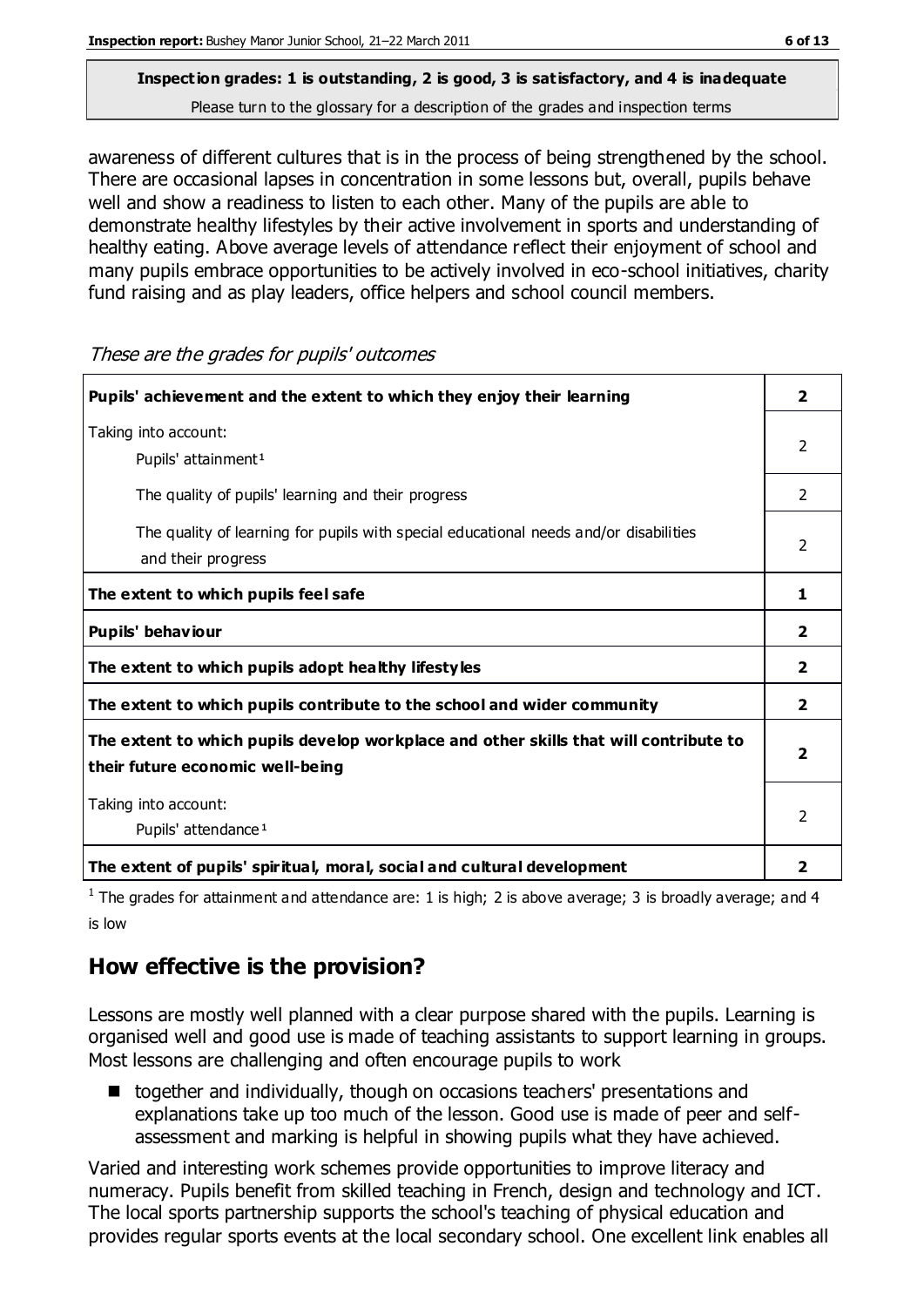Year 4 pupils to learn how to play the violin. There are various 'fun' extra-curricular activities, such as street dance and speed stacking, and all pupils have a residential visit every year.

The positive outcomes in terms of pupil attitudes, attendance and behaviour all reflect the effective care and guidance provided by the school. Provision for special educational needs and/or disabilities pupils and any pupils whose circumstances make them potentially vulnerable is particularly strong. There are well-developed monitoring procedures with rapid intervention to address any concerns. Strong links exist with the various outside agencies to support this work and include family support, social care, speech and language and minority ethnic communities support.

These are the grades for the quality of provision

| The quality of teaching                                                                                    |  |
|------------------------------------------------------------------------------------------------------------|--|
| Taking into account:<br>The use of assessment to support learning                                          |  |
| The extent to which the curriculum meets pupils' needs, including, where relevant,<br>through partnerships |  |
| The effectiveness of care, guidance and support                                                            |  |

#### **How effective are leadership and management?**

The positive impact of the headteacher and senior colleagues is evident in a school where morale is high and there is optimism for the future. The governing body is supportive and includes a number of very well-informed and committed members who are playing an increasingly important part in school improvement. However, inspection findings endorse the governing body's view that its governance is satisfactory. In its recent self-review, the governing body recognised the need to improve links with parents and carers, be more active in school and ensure all governors have up-to-date training. The very high and positive parent and carer questionnaire responses indicate effective engagement with parents and carers. This is based very much on positive daily face-to-face contact with teachers and the headteacher. There are also regular bulletins, consultations evenings and open days and an established text messaging service though the school is ambitious to do more, including use of email.

Safeguarding of children is robust with clear risk assessment procedures and security is greatly enhanced by the new perimeter fencing. The curriculum considerably helps pupils' cultural development but wider national and international links are modest and, given the inclusive nature of the school. There have been missed opportunities to celebrate the considerable range of ethnic and cultural diversity in the school. However, relationships in the school are positive and harmonious. A commitment to equal opportunity is evident in the careful tracking of all groups and individuals. This is used well to monitor the performance of all pupils and to intervene with additional learning and support to narrow any significant gaps in performance between those groups. Consequently, there are no significant differences in progress between girls and boys, between pupils with different social or ethnic backgrounds or particular learning needs.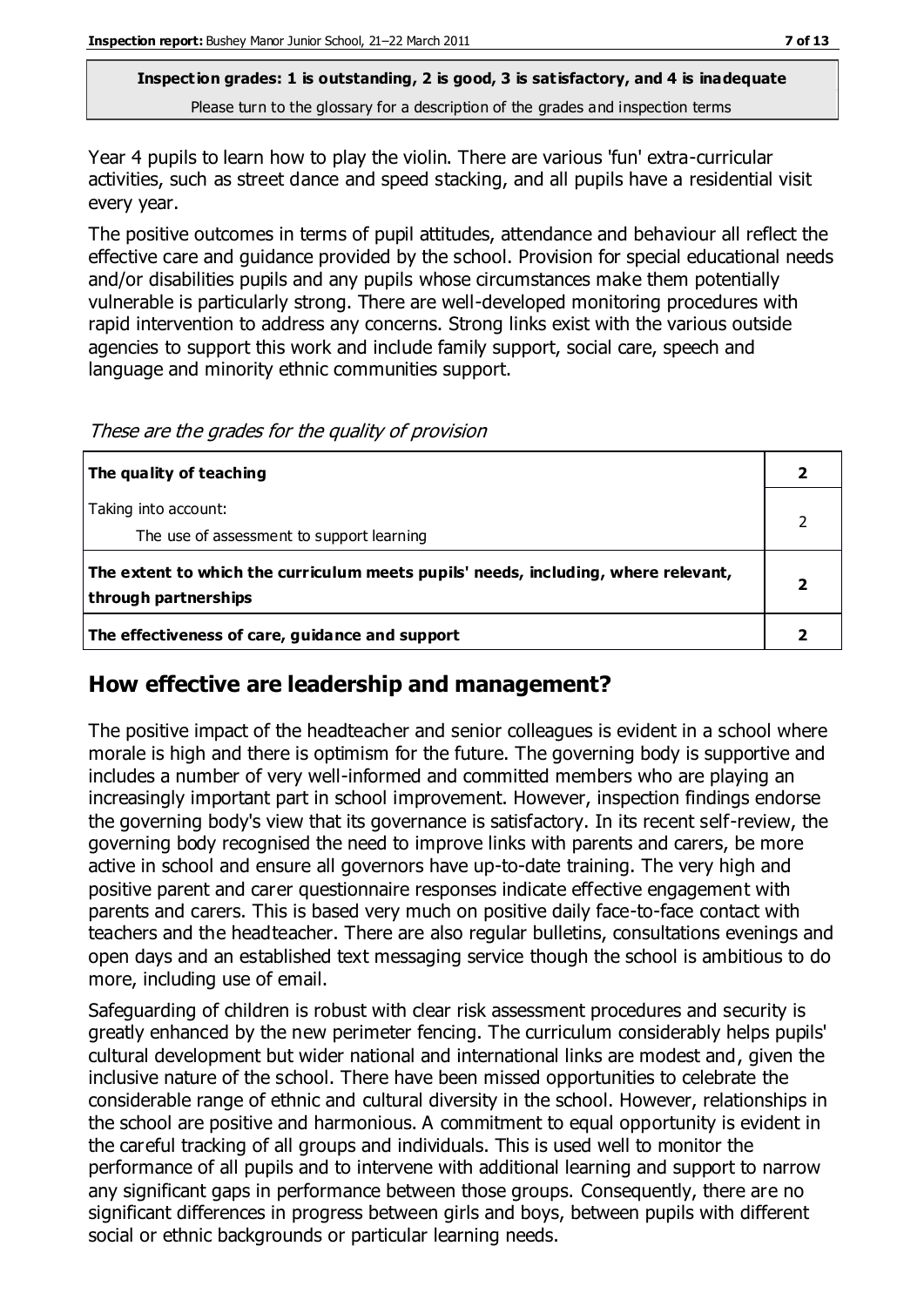**Inspection grades: 1 is outstanding, 2 is good, 3 is satisfactory, and 4 is inadequate**

Please turn to the glossary for a description of the grades and inspection terms

| The effectiveness of leadership and management in embedding ambition and driving<br><b>improvement</b>                                                           | $\overline{\mathbf{2}}$ |
|------------------------------------------------------------------------------------------------------------------------------------------------------------------|-------------------------|
| Taking into account:<br>The leadership and management of teaching and learning                                                                                   | 2                       |
| The effectiveness of the governing body in challenging and supporting the<br>school so that weaknesses are tackled decisively and statutory responsibilities met | 3                       |
| The effectiveness of the school's engagement with parents and carers                                                                                             | $\overline{\mathbf{2}}$ |
| The effectiveness of partnerships in promoting learning and well-being                                                                                           | 2                       |
| The effectiveness with which the school promotes equality of opportunity and tackles<br>discrimination                                                           | $\overline{2}$          |
| The effectiveness of safeguarding procedures                                                                                                                     | $\mathbf{2}$            |
| The effectiveness with which the school promotes community cohesion                                                                                              | 3                       |
| The effectiveness with which the school deploys resources to achieve value for money                                                                             | 2                       |

These are the grades for leadership and management

### **Views of parents and carers**

A very large proportion of parents and carers completed the questionnaire and 97% reported they were happy with their child's experience at school. A small minority of parents and carers would like to be better kept informed and two commented about the lack of email use by the school. Inspectors noted that the school made good use of a text messaging service to contact all parents and carers and, once they respond to the recent school request for their email addresses, it will introduce an email system. A few others felt that contact with governors was not always quick and effective. Inspectors looked into this and have made this one of the development points. Other parents and carers felt they were not kept informed of their children's progress, not helped to support their child's learning and, in some instances, felt their child was not making enough progress. Inspectors found that pupils made good progress in general and judged engagement with parents and carers to be good; that said, inspectors noted that the school is considering increasing the frequency of progress reports.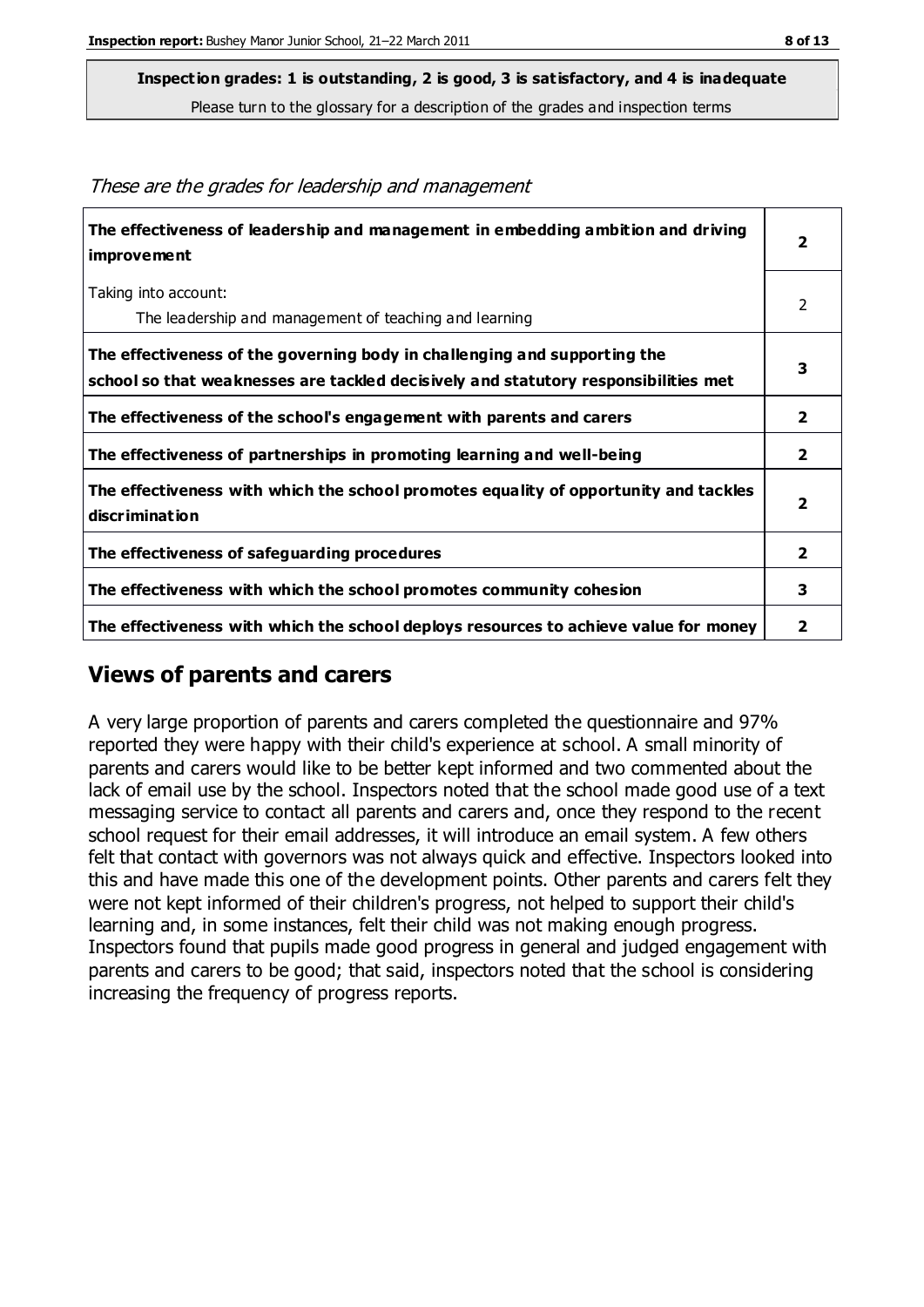#### **Responses from parents and carers to Ofsted's questionnaire**

Ofsted invited all the registered parents and carers of pupils registered at Bushey Manor Junior School to complete a questionnaire about their views of the school.

In the questionnaire, parents and carers were asked to record how strongly they agreed with 13 statements about the school. The inspection team received 133 completed questionnaires by the end of the on-site inspection. In total, there are 195 pupils registered at the school.

| <b>Statements</b>                                                                                                                                                                                                                                       | <b>Strongly</b><br>agree |               | <b>Agree</b> |               | <b>Disagree</b> |                | <b>Strongly</b><br>disagree |               |
|---------------------------------------------------------------------------------------------------------------------------------------------------------------------------------------------------------------------------------------------------------|--------------------------|---------------|--------------|---------------|-----------------|----------------|-----------------------------|---------------|
|                                                                                                                                                                                                                                                         | <b>Total</b>             | $\frac{0}{0}$ | <b>Total</b> | $\frac{0}{0}$ | <b>Total</b>    | $\frac{0}{0}$  | <b>Total</b>                | $\frac{0}{0}$ |
| My child enjoys school                                                                                                                                                                                                                                  | 71                       | 53            | 61           | 46            | 1               | 1              | 0                           | $\mathbf 0$   |
| The school keeps my child<br>safe                                                                                                                                                                                                                       | 80                       | 60            | 50           | 38            | 3               | $\overline{2}$ | 0                           | $\pmb{0}$     |
| My school informs me about<br>my child's progress                                                                                                                                                                                                       | 54                       | 41            | 72           | 54            | $\overline{7}$  | 5              | $\mathbf 0$                 | $\mathbf 0$   |
| My child is making enough<br>progress at this school                                                                                                                                                                                                    | 41                       | 31            | 75           | 56            | 13              | 10             | $\mathbf 0$                 | $\mathbf 0$   |
| The teaching is good at this<br>school                                                                                                                                                                                                                  | 50                       | 38            | 76           | 57            | 3               | $\overline{2}$ | 0                           | 0             |
| The school helps me to<br>support my child's learning                                                                                                                                                                                                   | 42                       | 32            | 75           | 56            | 13              | 10             | 0                           | $\mathbf 0$   |
| The school helps my child to<br>have a healthy lifestyle                                                                                                                                                                                                | 48                       | 36            | 82           | 62            | 3               | $\overline{2}$ | 0                           | 0             |
| The school makes sure that<br>my child is well prepared for<br>the future (for example<br>changing year group,<br>changing school, and for<br>children who are finishing<br>school, entering further or<br>higher education, or entering<br>employment) | 43                       | 32            | 72           | 54            | $\overline{7}$  | 5              | $\mathbf 0$                 | $\mathbf 0$   |
| The school meets my child's<br>particular needs                                                                                                                                                                                                         | 41                       | 31            | 81           | 61            | 8               | 6              | $\mathbf 0$                 | $\mathbf 0$   |
| The school deals effectively<br>with unacceptable behaviour                                                                                                                                                                                             | 42                       | 32            | 78           | 59            | 9               | 7              | 1                           | $\mathbf{1}$  |
| The school takes account of<br>my suggestions and concerns                                                                                                                                                                                              | 42                       | 32            | 72           | 54            | $\overline{7}$  | 5              | 3                           | 2             |
| The school is led and<br>managed effectively                                                                                                                                                                                                            | 53                       | 40            | 73           | 55            | $\overline{4}$  | 3              | $\mathbf{1}$                | $\mathbf{1}$  |
| Overall, I am happy with my<br>child's experience at this<br>school                                                                                                                                                                                     | 59                       | 44            | 70           | 53            | 3               | $\overline{2}$ | $\mathbf 0$                 | $\pmb{0}$     |

The table above summarises the responses that parents and carers made to each statement. The percentages indicate the proportion of parents and carers giving that response out of the total number of completed questionnaires. Where one or more parents and carers chose not to answer a particular question, the percentages will not add up to 100%.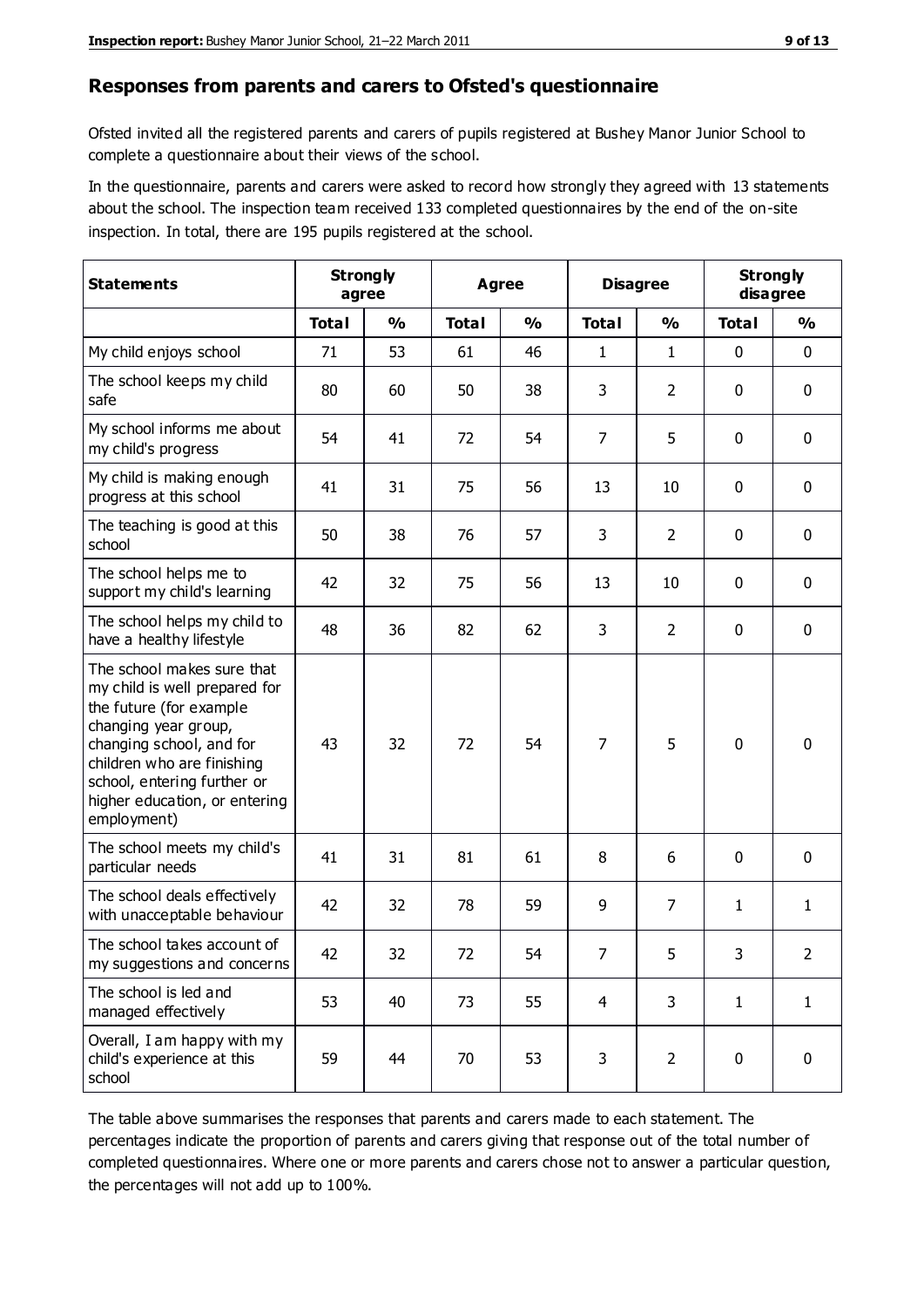## **Glossary**

| Grade   | <b>Judgement</b> | <b>Description</b>                                                                                                                                                                                                            |
|---------|------------------|-------------------------------------------------------------------------------------------------------------------------------------------------------------------------------------------------------------------------------|
| Grade 1 | Outstanding      | These features are highly effective. An outstanding school<br>provides exceptionally well for all its pupils' needs.                                                                                                          |
| Grade 2 | Good             | These are very positive features of a school. A school that<br>is good is serving its pupils well.                                                                                                                            |
| Grade 3 | Satisfactory     | These features are of reasonable quality. A satisfactory<br>school is providing adequately for its pupils.                                                                                                                    |
| Grade 4 | Inadequate       | These features are not of an acceptable standard. An<br>inadequate school needs to make significant improvement<br>in order to meet the needs of its pupils. Ofsted inspectors<br>will make further visits until it improves. |

#### **What inspection judgements mean**

#### **Overall effectiveness of schools**

|                       | Overall effectiveness judgement (percentage of schools) |      |                     |                   |
|-----------------------|---------------------------------------------------------|------|---------------------|-------------------|
| <b>Type of school</b> | <b>Outstanding</b>                                      | Good | <b>Satisfactory</b> | <b>Inadequate</b> |
| Nursery schools       | 59                                                      | 35   | 3                   | 3                 |
| Primary schools       | 9                                                       | 44   | 39                  | 7                 |
| Secondary schools     | 13                                                      | 36   | 41                  | 11                |
| Sixth forms           | 15                                                      | 39   | 43                  | 3                 |
| Special schools       | 35                                                      | 43   | 17                  | 5                 |
| Pupil referral units  | 21                                                      | 42   | 29                  | 9                 |
| All schools           | 13                                                      | 43   | 37                  | 8                 |

New school inspection arrangements were introduced on 1 September 2009. This means that inspectors now make some additional judgements that were not made previously.

The data in the table above are for the period 1 September 2009 to 31 August 2010 and are consistent with the latest published official statistics about maintained school inspec tion outcomes (see **[www.ofsted.gov.uk](http://www.ofsted.gov.uk/)**).

The sample of schools inspected during 2009/10 was not representative of all schools nationally, as weaker schools are inspected more frequently than good or outstanding schools.

Percentages are rounded and do not always add exactly to 100.

Sixth form figures reflect the judgements made for the overall effectiveness of the sixth form in secondary schools, special schools and pupil referral units.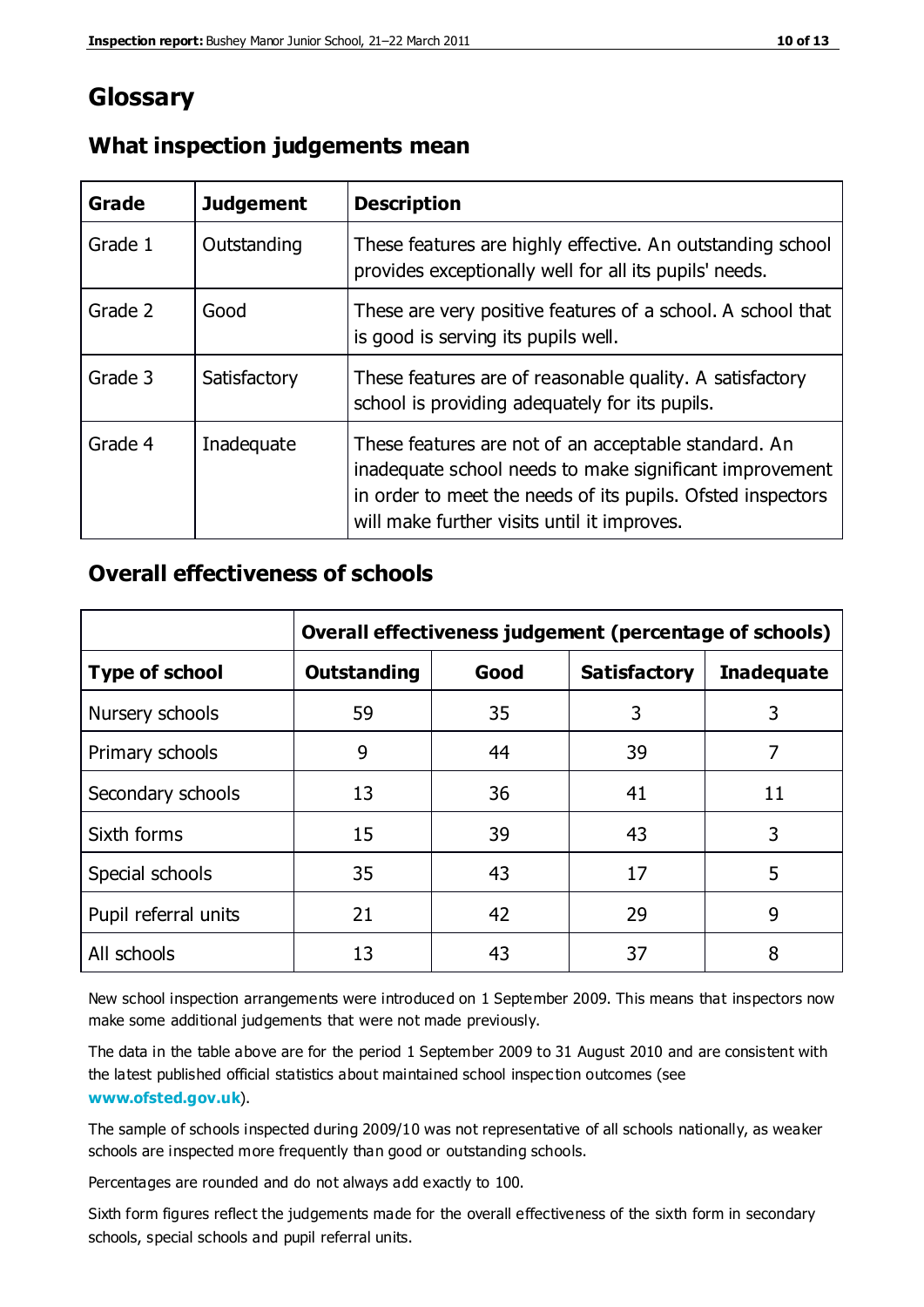# **Common terminology used by inspectors**

| Achievement:                  | the progress and success of a pupil in their learning,<br>development or training.                                                                                                                                                          |  |  |
|-------------------------------|---------------------------------------------------------------------------------------------------------------------------------------------------------------------------------------------------------------------------------------------|--|--|
| Attainment:                   | the standard of the pupils' work shown by test and<br>examination results and in lessons.                                                                                                                                                   |  |  |
| Capacity to improve:          | the proven ability of the school to continue<br>improving. Inspectors base this judgement on what<br>the school has accomplished so far and on the quality<br>of its systems to maintain improvement.                                       |  |  |
| Leadership and management:    | the contribution of all the staff with responsibilities,<br>not just the headteacher, to identifying priorities,<br>directing and motivating staff and running the school.                                                                  |  |  |
| Learning:                     | how well pupils acquire knowledge, develop their<br>understanding, learn and practise skills and are<br>developing their competence as learners.                                                                                            |  |  |
| <b>Overall effectiveness:</b> | inspectors form a judgement on a school's overall<br>effectiveness based on the findings from their<br>inspection of the school. The following judgements,<br>in particular, influence what the overall effectiveness<br>judgement will be. |  |  |
|                               | The school's capacity for sustained<br>improvement.                                                                                                                                                                                         |  |  |
|                               | Outcomes for individuals and groups of pupils.                                                                                                                                                                                              |  |  |
|                               | The quality of teaching.                                                                                                                                                                                                                    |  |  |
|                               | The extent to which the curriculum meets<br>pupils' needs, including, where relevant,<br>through partnerships.                                                                                                                              |  |  |
|                               | The effectiveness of care, guidance and<br>support.                                                                                                                                                                                         |  |  |
| Progress:                     | the rate at which pupils are learning in lessons and<br>over longer periods of time. It is often measured by<br>comparing the pupils' attainment at the end of a key                                                                        |  |  |

stage with their attainment when they started.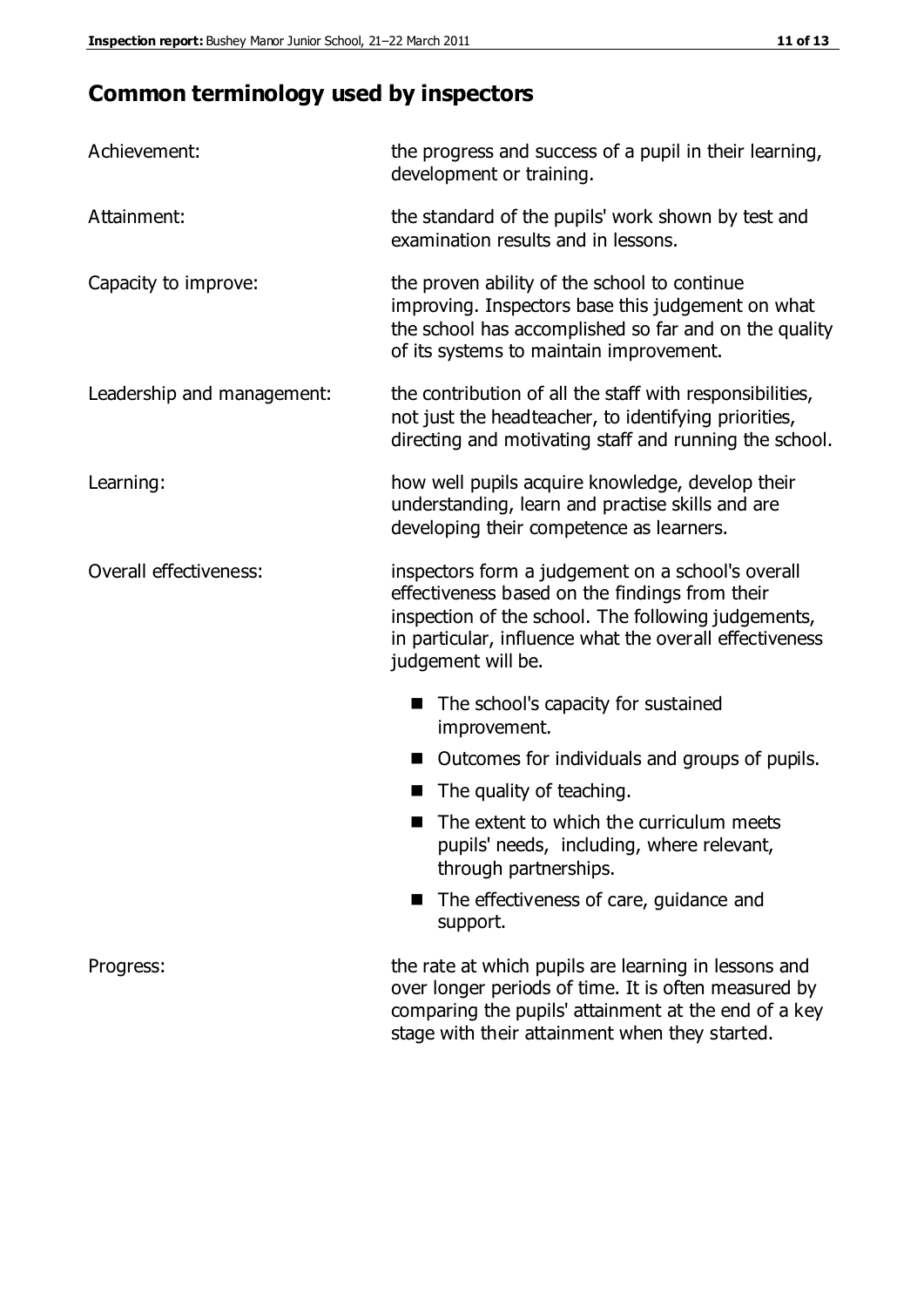#### **This letter is provided for the school, parents and carers to share with their children. It describes Ofsted's main findings from the inspection of their school.**

#### 23 March 2011

#### Dear Pupils

#### **Inspection of Bushey Manor Junior School, Bushey WD23 2QL**

Thank you for making us so welcome when we came to visit your school. It gives you a good education and ensures that you make good progress. The school makes considerable efforts to ensure you are safe, and you behave well and work together in lessons. We were also pleased with what the school is doing to help you develop healthy lifestyles and were very impressed that a large number of you take part in one or more sports activities and competitions. Also good is your willingness to take on different responsibilities as play leaders and helpers, or are involved in eco-school activities, or as a school council member. In our conversations with pupils, many of you said that you feel safe and enjoy the fun activities in some lessons.

The great majority of you like coming to school and attend regularly. It is certainly true that most of you get on with your teachers and want to do well. Your teachers make considerable efforts to plan interesting lessons that you enjoy. However, we found that interesting though the teachers presentations are, some of you need more time to work independently and with others in completing your classwork. Teachers are good at helping you understand the National Curriculum level you are working at and some tell you what to do next to improve. We think this 'next step' guidance is very useful and have asked the school to ensure all teachers do this. Finally, while lessons and assemblies help you know about different religions and cultures, we want the school to enable more of you to share your own different religious and cultural experiences and develop more links in the United Kingdom and abroad.

The headteacher, governors and staff do a good job at improving the school but we have asked the governing body to get more involved in the life of the school and for governors to have more regular contacts with your parents and carers. You can all play your part by maintaining your good attendance and taking an active part in lessons and school activities.

Thank you again for being so friendly and helpful on our visit.

Yours sincerely

Graham Preston Lead Inspector